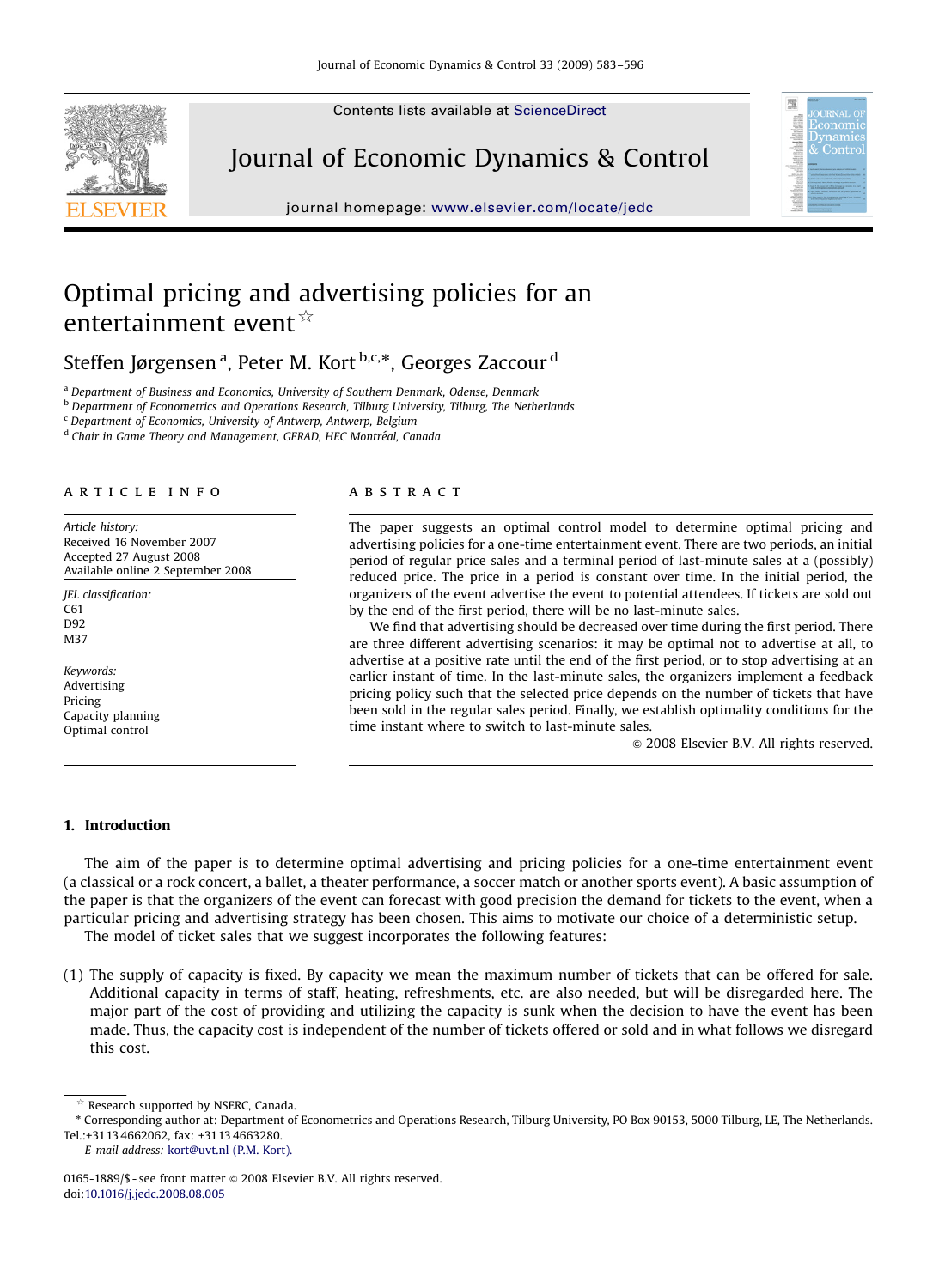- (2) The assumption is that the event is unique. Some events may be duplicated, e.g., a concert or a ballet, and some events are organized in series. In other cases it may, however, be impossible because the performers or the location are no longer available. It is such an one-time event we have in mind here.
- (3) The organizers have the option to sell tickets for the event in two distinct markets. During a first interval of time, tickets are sold in what we call the *regular market* at a fixed price  $p_1$ . Organizers have the option to sell tickets at a different price  $p_2$  during a second, and terminal, interval of time. This is referred to as the *last-minute market*. Depending on the context, the last-minute price can be higher or lower than the price in the regular market. Some attendees may, in a last-minute market, be willing to pay more than the regular price. On the other hand, some theaters, for instance, offer last-minute tickets at significantly lower price than the regular price.
- (4) Since demand for tickets is deterministic, the organizers can choose pricing and advertising strategies that make sure that all tickets are sold at the regular price. This may be an optimal marketing strategy under particular circumstances and then there is no last-minute market. It may happen that such a strategy is suboptimal and the organizers then create a last-minute market in order to try to sell the remaining tickets.
- (5) Information about the event can be disseminated to potential attendees through various communication channels. One channel is communication paid for by the organizers and includes all kinds of advertisements, e.g., newspapers, radio, television, billboards, etc. Sometimes communication is free to the organizers, e.g., free media coverage in newspapers or television. Our assumption will be that all advertising is costly.

The ticket pricing policy is designed such that prices are constant over time during the respective periods. Another option would be to adopt a truly dynamic pricing policy in which prices are adjusted continuously. This is seen in practice for services like air flights and hotel rooms where suppliers adopt revenue management methods that involve dynamic pricing.

On the other hand, [Feng and Gallego \(1995\)](#page--1-0) mention that full and discount prices are often prescribed. They study a setup in which these prices are fixed in advance and distinguish two cases, the markdown and the markup problem. Organizers of entertainment events do not seem to employ dynamical price adjustments. Such a policy may not be well received by customers who normally would expect that a fixed price is charged, with the exception of a last-minute price change. Thus, our setup includes intertemporal price discrimination, although the pricing scheme is a simple one.

From the point of view of a potential attendee, the issue is whether there will be a last-minute market and if so, whether she can get a ticket and at what price. From the organizers' perspective, the cost of offering the product is, by and large, independent of the number of persons attending. Therefore, any last-minute sales are additional revenues accruing at an almost zero marginal cost. For any price-discrimination policy to work, it is needed that the market is made of distinct segments having different valuations of the product. To illustrate, sellers implement various tactics to limit the number of consumers switching from the regular to the last-minute market. Phillips (2005) writes that 'In order to limit cannibalization, many airlines, hotels and rental car companies only offer last-minute discounts through disguised (''opaque'') channels. In a similar vein, classical concerts and operas will often sell standing-room-only tickets at a deep discount once all seats have been sold' (p. 236). Our assumption in this paper will be that the organizers of the event do not advertise the last-minute price policy.

The setup is summarized as follows. The organizers of the event sell tickets at a constant regular price and advertise the event during an initial period of time. If tickets are not sold out by the end of this period, there is a last, and short, period in which tickets are offered at another constant price. In this period, no advertising is done. The organizers decide an advertising policy and the prices in the two periods. We suppose initially that the starting date of last-minute ticket sales is given. This is in line with practice in some areas of the entertainment business. For instance, in Copenhagen, many theaters sell tickets at discounted prices after 4 p.m. for performances scheduled the same day at 8 p.m. However, we also study the case where the starting time of the last-minute market is optimally determined.

Our paper is related to [Jørgensen et al. \(2006\)](#page--1-0) in which we studied the problem of how information about a forthcoming event can be disseminated over time among a population of potential attendees. The objective of the organizers is to minimize advertising costs subject to ticket sales dynamics which include a word-of-mouth effect and a saturation effect. The main contribution of this paper, vis-a-vis [Jørgensen et al. \(2006\)](#page--1-0) and the literature on optimal marketing decisions in diffusion models, lies in our analysis of pricing and advertising policies for an event, incorporating period-by-period constant prices and the determination of an optimal instant at which the organizers should switch from regular to lastminute sales.

Our findings are summarized as follows. Mass communication through advertising should be decreased over time as the number of tickets already sold increases. It may be optimal not to advertise, to advertise at a positive rate until the end of the regular selling season, or to stop advertising at some earlier instant of time. In the last-minute market, the organizers implement an intuitive feedback pricing policy such that price depends on the number of tickets that already have been sold in the regular market. The pricing policy in the regular market cannot, in general, be determined analytically and we propose an algorithm to find the policy. Finally, we determine optimally the instant of time where to switch from the regular market sales to last-minute market sales.

The paper proceeds as follows. Section 2 introduces an optimal control model of pricing and advertising for an entertainment event where tickets are sold in two markets. Section 3 determines an optimal pricing policy in the lastminute market and Section 4 characterizes optimal advertising and pricing policies in the regular market. In Section 5 we